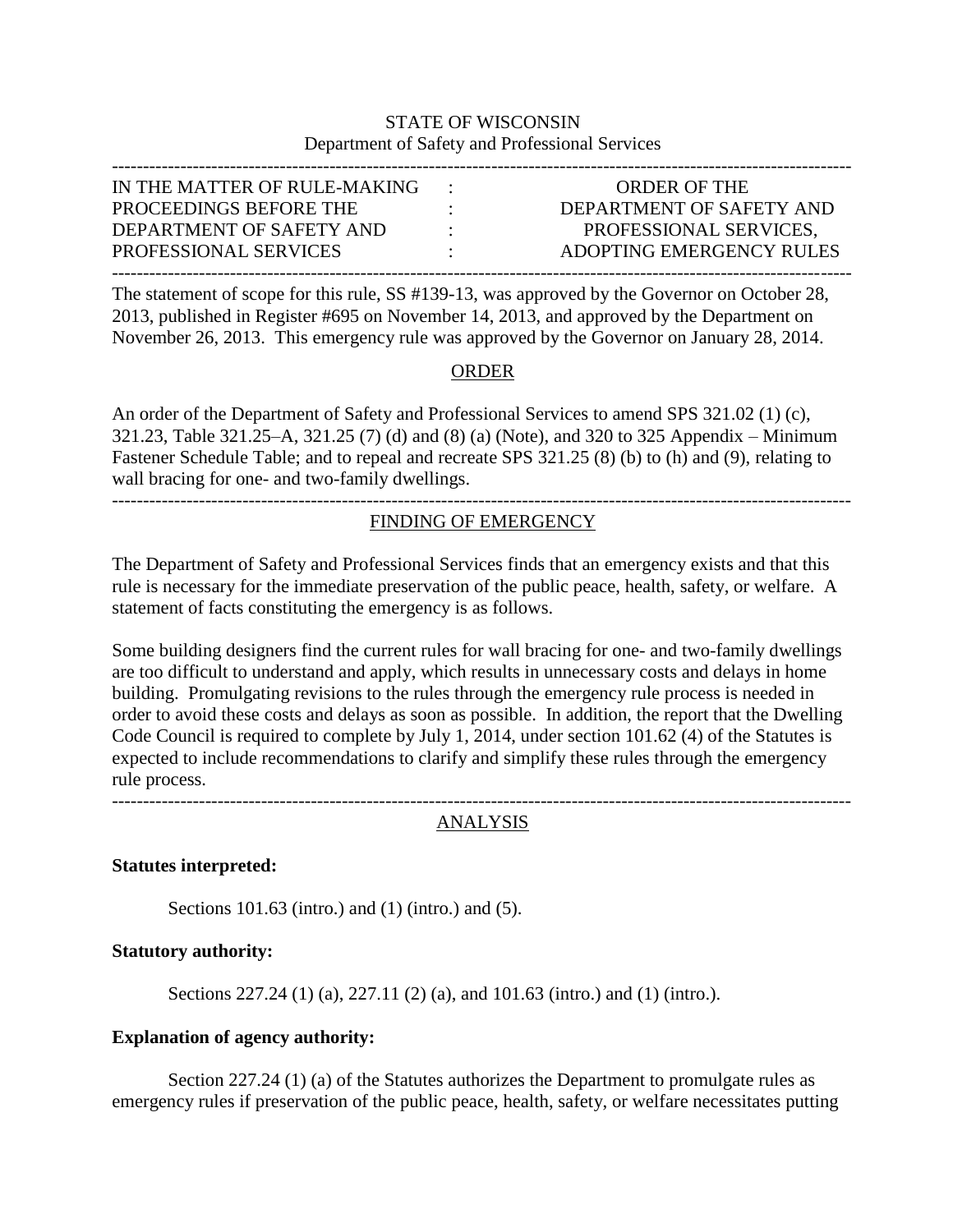the rules into effect prior to the time they would take effect if the agency complied with the otherwise applicable procedures in chapter 227.

Section 227.11 (2) (a) authorizes the Department to promulgate rules interpreting any statute that is enforced or administered by the Department, if the rule is considered necessary to effectuate the purpose of the statute.

Sections 101.63 (intro.) and (1) (intro.) require the Department to adopt rules which establish standards for the construction and inspection of one- and two-family dwellings and components thereof. No set of rules may be adopted that has not taken into account the costs of specific code provisions to home buyers in relationship to the benefits derived from the provisions.

### **Related statute or rule:**

Various other statutes and rules promulgated by the Department address construction and inspection of public buildings and places of employment, and some of those rules likewise address designing those structures to withstand wind loads.

### **Plain language analysis:**

These rule revisions clarify and simplify the prescriptive methods in chapter SPS 321 for designing wall bracing for one- and two-family homes, to adequately withstand wind loads.

### **Summary of, and comparison with, existing or proposed federal regulation:**

An Internet-based search of the *Code of Federal Regulations* (CFR) and the *Federal Register* did not find any federal regulations relating to the rule revisions herein for one- and twofamily dwellings – other than the preemptive construction, installation, and safety standards for manufactured homes in 24 CFR Parts 3280 and 3285.

#### **Comparison with rules in adjacent states:**

**Illinois**: An Internet-based search did not reveal the existence of a statewide one- and twofamily dwelling code. Dwelling regulation appears to be left up to the individual local units of government.

**Iowa**: An Internet-based search did not reveal the existence of a statewide one- and twofamily dwelling code. Dwelling regulation appears to be left up to the individual local units of government.

**Michigan**: An Internet-based search revealed a mandatory, statewide one- and two-family dwelling code. The Residential Construction Code under the Construction Code Commission's General Rules, in section 408.305, contains the state amendments to the 2009 International Residential Code (IRC) developed by the International Code Council, and includes wall-bracing requirements that are similar to the requirements which are replaced by the rule revisions contained herein.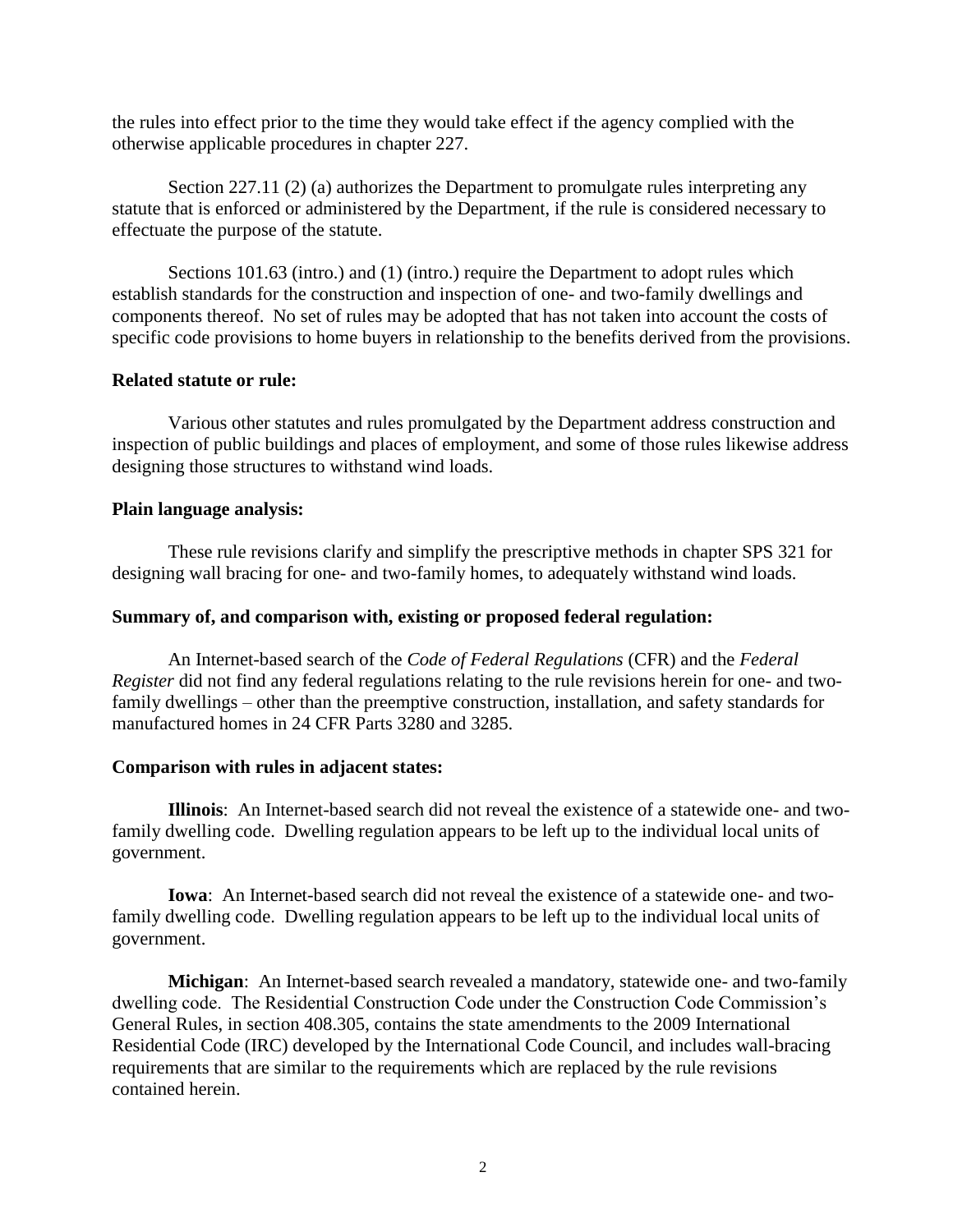**Minnesota:** An Internet-based search revealed a mandatory, statewide one- and twofamily dwelling code. The Minnesota Department of Labor and Industry, in Chapter 1309, adopts the 2006 IRC, chapters 2-10 and 43. Chapters 2-10 contain the general construction provisions of the IRC, which include wall-bracing requirements that are similar to the requirements which are replaced by the rule revisions contained herein.

## **Summary of factual data and analytical methodologies:**

The Department received input during several meetings with the Dwelling Code Council. The makeup of this Council is established under section 15.407 (10) of the Statutes and consists of members who are appointed by the Governor. The Council includes representatives of several types of small businesses. Through this Council, the Department was able to gather information on the potential impacts of the rule revisions contained herein.

# **Analysis and supporting documents used to determine effect on small business or in preparation of economic impact analysis:**

The rule revisions do not significantly impact small business because they clarify and simplify current requirements rather than impose new restrictions.

### **Fiscal Estimate:**

The Department estimates that these rule revisions will have positive rather than negative fiscal impacts.

# **Effect on small business**:

These rule revisions do not have an economic impact on small businesses, as defined in section 227.114 (1) of the Statutes. The Department's Regulatory Review Coordinator may be contacted by e-mail at Tom.Engels@wisconsin.gov, or by calling (608) 266-8608.

#### **Agency contact person**:

Sam Rockweiler, Rules Coordinator, at the Department of Safety and Professional Services, Division of Policy Development, 1400 East Washington Avenue, Room 151, P.O. Box 8935, Madison, WI, 53708-8935; or at telephone (608) 266-0797; or e-mail at [sam.rockweiler@wi.gov.](mailto:sam.rockweiler@wi.gov)

## -----------------------------------------------------------------------------------------------------------------------

# TEXT OF RULE

SECTION 1. SPS 321.02 (1) (c) is amended to read:

**SPS 321.02 (1)** (c) *Wind loads.* 1. Dwellings shall be designed and constructed to withstand a horizontal and uplift pressure of 20 pounds per square foot acting over the surface area, except wind loads may be determined in accordance with ASCE 7–05, *Minimum Design Loads for Buildings and Other Structures*.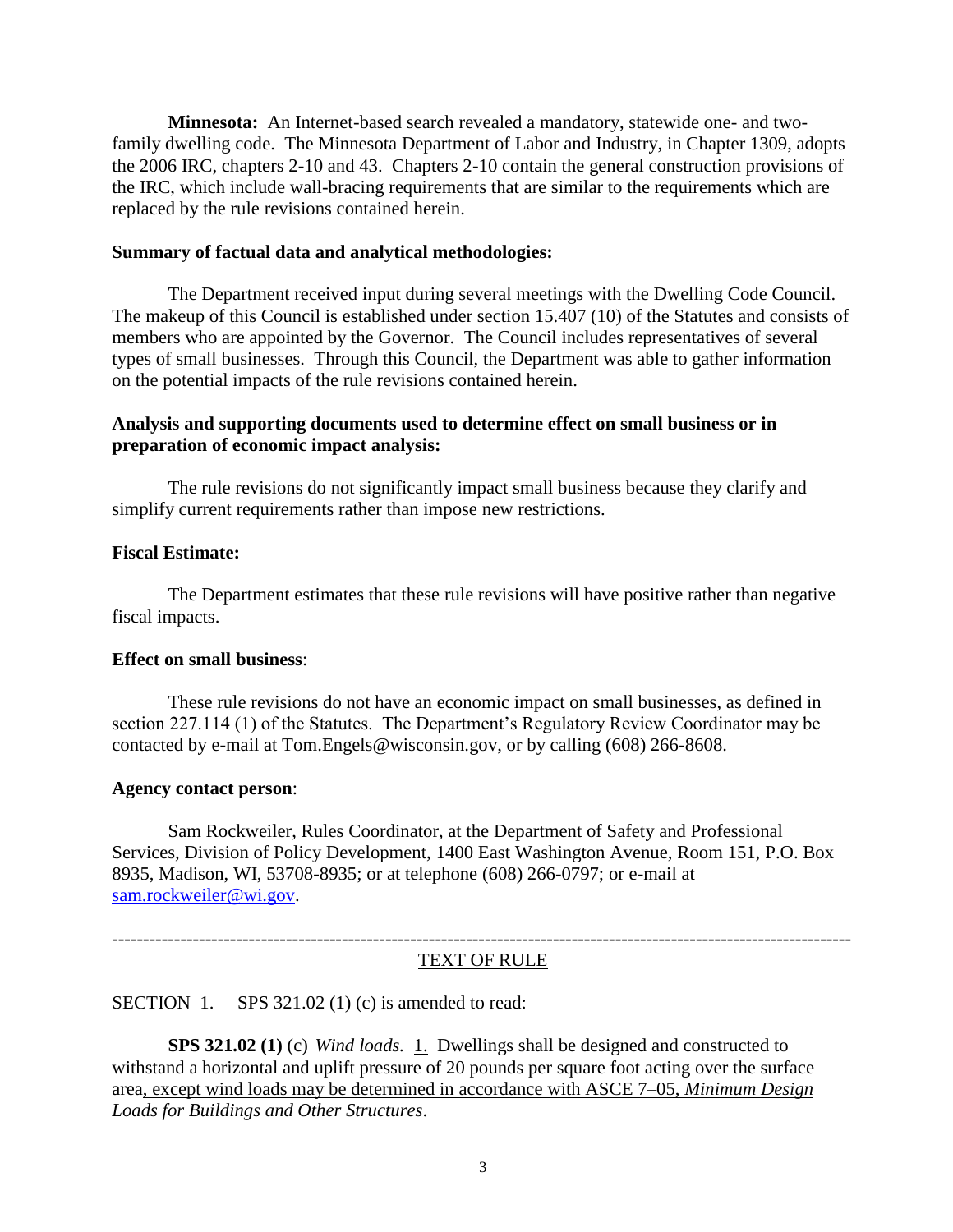2. No wind load reduction may be permitted for the shielding effect of other buildings.

3. Compliance with the prescriptive construction requirements of this chapter shall be deemed to be compliance with this paragraph.

SECTION 2. SPS 321.23 is amended to read:

**SPS 321.23 Wall design. (1)** LIVE AND DEAD LOADS. All walls shall support all superimposed vertical dead loads and live loads from floors and roofs.

**(2)** HORIZONTAL WIND LOAD. Walls shall be designed to withstand a horizontal wind pressure of at least 20 pounds per square foot applied to the vertical projection of that portion of the dwelling above grade. No wind load reduction shall be permitted for the shielding effect of other buildings. Walls shall comply with the design requirements of s. SPS 321.02. Compliance with the prescriptive construction requirements of s. SPS 321.25 shall be deemed to be compliance with this section.

SECTION 3. SPS Table 321.25–A is amended to read:

| Partial Table)                         |                                                          |                         |                                          |                                          |                                  |                                                          |                                              |  |  |
|----------------------------------------|----------------------------------------------------------|-------------------------|------------------------------------------|------------------------------------------|----------------------------------|----------------------------------------------------------|----------------------------------------------|--|--|
|                                        |                                                          |                         |                                          | <b>Nonbearing Walls</b>                  |                                  |                                                          |                                              |  |  |
|                                        |                                                          |                         | <b>Maximum</b><br><b>Spacing</b><br>When | <b>Maximum</b><br><b>Spacing</b><br>When | <b>Maximum</b><br><b>Spacing</b> |                                                          |                                              |  |  |
|                                        |                                                          | <b>Maximum Spacing</b>  | <b>Supporting</b><br>One Floor,          | <b>Supporting</b><br>Two Floors,         | When<br><b>Supporting</b>        |                                                          |                                              |  |  |
|                                        |                                                          | <b>When Supporting</b>  | <b>Roof</b> and                          | <b>Roof</b> and                          | <b>One Floor</b>                 |                                                          |                                              |  |  |
|                                        |                                                          | <b>Roof and Ceiling</b> | <b>Ceiling</b>                           | <b>Ceiling</b>                           | Only                             |                                                          |                                              |  |  |
|                                        | Laterally                                                | Only (inches)           | (inches)                                 | (inches)                                 | (inches)                         | Laterally                                                |                                              |  |  |
| <b>Stud</b><br><b>Size</b><br>(inches) | <b>Unsupported</b><br>Stud Height <sup>a</sup><br>(feet) |                         |                                          |                                          |                                  | <b>Unsupported</b><br>Stud Height <sup>a</sup><br>(feet) | <b>Maximum</b><br><b>Spacing</b><br>(inches) |  |  |
|                                        | 10                                                       | 24                      | 16                                       |                                          | 24                               | 14                                                       | 24                                           |  |  |
| 2x4                                    | $\frac{12}{1}$                                           | <u>16</u>               | 12                                       |                                          | <u>16</u>                        |                                                          |                                              |  |  |
| 2x6                                    | 1012                                                     | 24                      | 24                                       | 16                                       | 24                               | 20                                                       | 24                                           |  |  |

**Table 321.25−A SIZE, HEIGHT AND SPACING OF WOOD STUDS<sup>a</sup>**  $(D<sub>ortio</sub>1$  Table)

SECTION 4. SPS 321.25 (7) (d) and (8) (a) (Note) are amended to read:

**SPS 321.25 (7)** (d) Cripple walls with a stud height of 14 inches or greater shall be braced in accordance with sub.  $(8)$  or  $(9)$ .

**(8)** (a) **Note:** Acceptable engineering wall bracing practices include any of the following: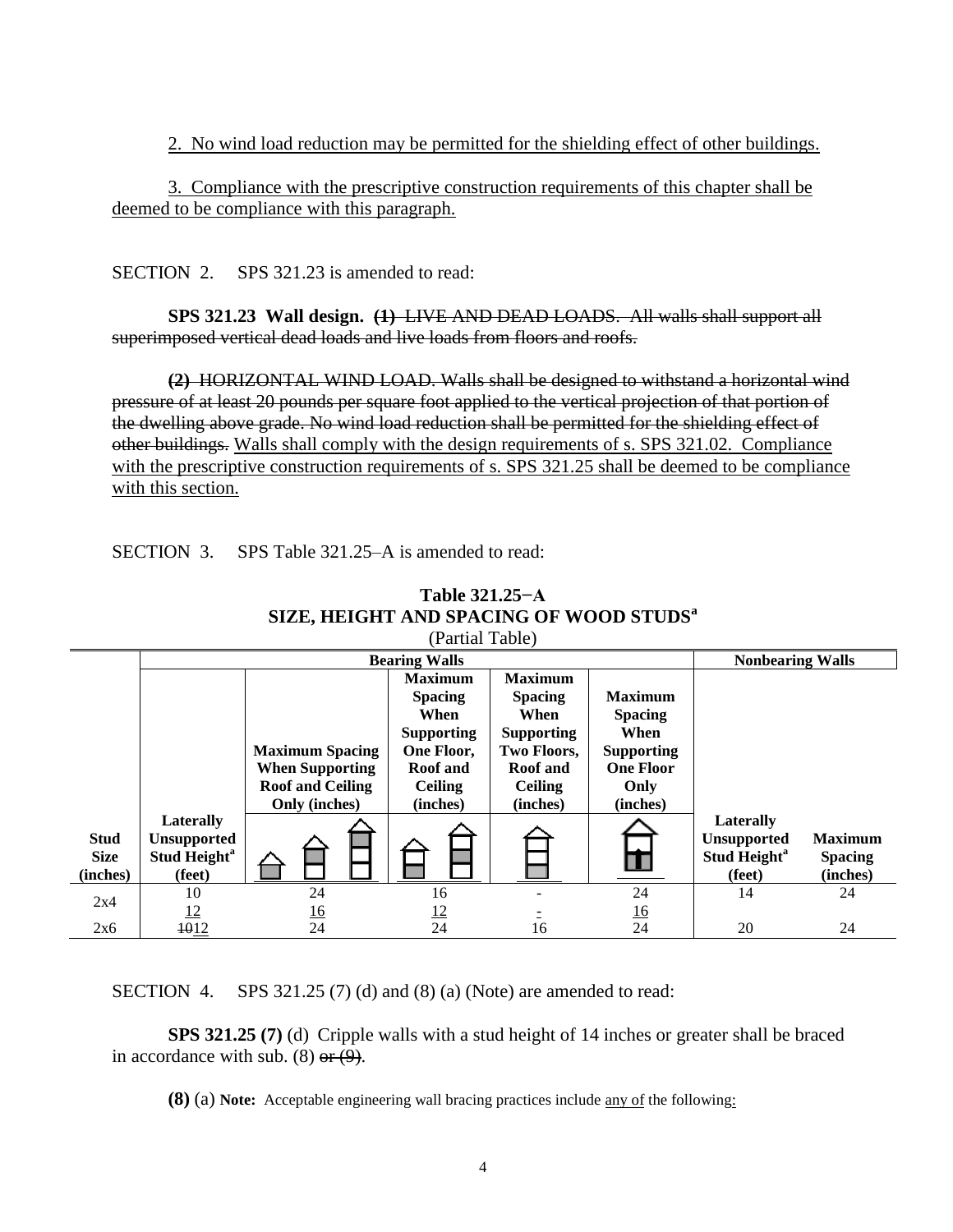1. The provisions under  $s$ - section R602.10 or R602.12 of the International Residential Code (IRC) – 2009 2012.

2. Design in accordance with the engineering basis of the 2012 IRC bracing provisions as described in Crandell, J. and Martin, Z., "The Story Behind the *2009 IRC* Wall Bracing Provisions (Part 2: New Wind Bracing Requirements)," *Wood Design Focus*, Forest Products Society, Peachtree Corners, GA, Spring 2009.

3. Bracing manufacturer installation instructions and code-compliance data.

SECTION 5. SPS 321.25 (8) (b) to (h) and (9) are repealed and recreated to read:

**SPS 321.25 (8)** (b) *Bracing materials and methods.* Wall bracing shall use the materials and methods listed in Table 321.25–G or approved alternatives capable of providing the required wind load resistance as determined in accordance with s. SPS 321.02 (1) (c). Alternative bracing methods that are an approved as equivalent to one of the bracing methods listed in Table 321.25–G shall be permitted to use the requirements for that bracing method contained herein.

| DIVACTIJA MIETIJANO                                                  |                                                                                                        |                                                      |                                                                   |                                                                                                                               |                                                                             |  |  |  |  |  |
|----------------------------------------------------------------------|--------------------------------------------------------------------------------------------------------|------------------------------------------------------|-------------------------------------------------------------------|-------------------------------------------------------------------------------------------------------------------------------|-----------------------------------------------------------------------------|--|--|--|--|--|
|                                                                      | <b>Minimum Brace</b>                                                                                   | <b>Maximum</b>                                       | <b>Minimum</b>                                                    | <b>Connection Criteria</b>                                                                                                    |                                                                             |  |  |  |  |  |
| <b>Method</b>                                                        | <b>Material</b><br><b>Thickness or Size</b>                                                            | <b>Nominal</b><br>Wall<br><b>Height</b> <sup>b</sup> | <b>Braced Wall</b><br><b>Panel Width or</b><br><b>Brace Angle</b> | <b>Minimum</b><br><b>Fasteners</b>                                                                                            | <b>Maximum</b><br><b>Spacing</b>                                            |  |  |  |  |  |
|                                                                      |                                                                                                        |                                                      | <b>Intermittent Bracing Methods</b>                               |                                                                                                                               |                                                                             |  |  |  |  |  |
| LIB <sup>c</sup><br>Let-in bracing                                   | 1x4 wood brace<br>(or approved metal<br>brace installed per<br>manufacturer<br>instructions)           | 10'                                                  | 45° angle and<br>maximum 16"<br>o.c. stud spacing <sup>b</sup>    | 2-8d common nails<br>or 3-8d box nails (2-<br>$1/2$ " long x 0.113"<br>diameter)                                              | Per stud and<br>top and bottom<br>plates <sup>e</sup>                       |  |  |  |  |  |
| <b>DWB</b><br>Diagonal<br>wood boards                                | $\frac{3}{4}$ " (1" nominal)<br>for maximum 24"<br>o.c. stud spacing                                   | $10^{\circ}$                                         | 48"                                                               | 2-8d box nails (2-<br>$1/2$ " long x 0.113"<br>diameter) or $2 - 1$ -<br>$3/4$ " long 16 gage<br>staples                      | Per stud and<br>top and bottom<br>plates <sup>e</sup>                       |  |  |  |  |  |
| <b>WSP</b><br>Wood<br>structural<br>panel                            | $3/8$ " for maximum<br>$16$ "o.c. stud<br>spacing;<br>$7/16$ " for<br>maximum 24" o.c.<br>stud spacing | 10'                                                  | 48"                                                               | 6d common nail or<br>8d box nail (2-1/2"<br>long $x$ 0.113"<br>diameter) or 7/16"<br>crown 16 gage<br>staples, $1-1/4$ " long | $6$ " edges, $12$ "<br>field (nails)<br>$3"$ edges, $6"$<br>field (staples) |  |  |  |  |  |
| <b>SFB</b><br>Structural<br>fiberboard<br>sheathing                  | $\frac{1}{2}$ for maximum<br>16" o.c. stud<br>spacing                                                  | 10'                                                  | 48"                                                               | $1-1/2$ " long x 0.120"<br>diameter galvanized<br>roofing nails or 1"<br>crown 16 gage<br>staples, 1-1/4" long                | $3"$ edges, $6"$<br>field                                                   |  |  |  |  |  |
| <b>GB</b><br>Gypsum board<br>(installed on<br>both sides of<br>wall) | $\frac{1}{2}$ " for maximum<br>24" o.c. stud<br>spacing                                                | 10'                                                  | 96"                                                               | 5d cooler nails, or<br>#6 screws                                                                                              | $7"$ edges, $7"$<br>field<br>(including top<br>and bottom<br>plates)        |  |  |  |  |  |
| PCP<br>Portland                                                      | $\frac{3}{4}$ " for maximum<br>16" o.c. stud                                                           | 10'                                                  | 48"                                                               | $1 - 1/2$ " long, 11<br>gage, 7/16" diameter                                                                                  | $6"$ o.c. on all<br>framing                                                 |  |  |  |  |  |

**Table 321.25–G BRACING METHODS<sup>a</sup>**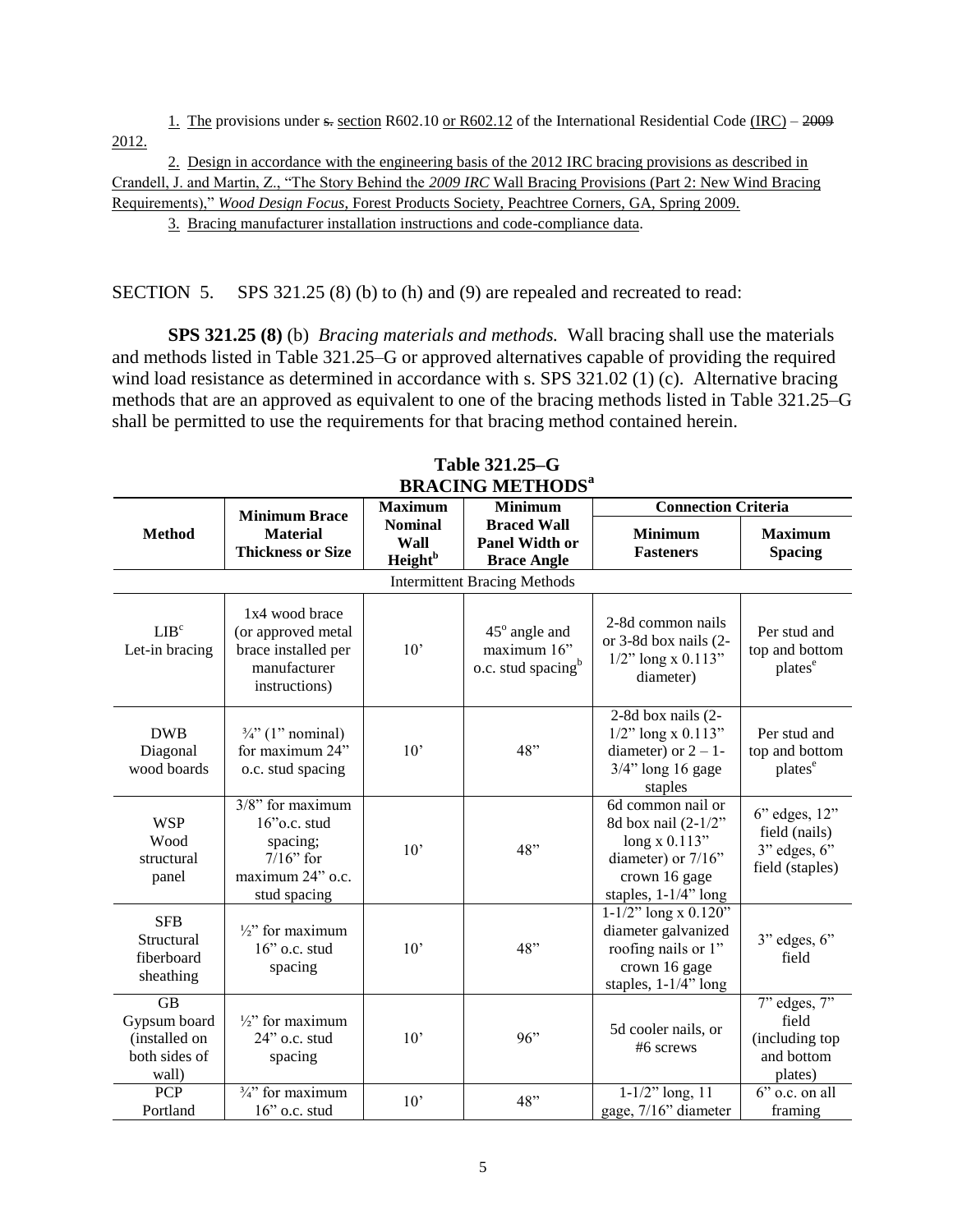| cement plaster                                       | spacing                                                                                                |     |                                     | head nails or 7/8"<br>long, 16 gage<br>staples | members                         |
|------------------------------------------------------|--------------------------------------------------------------------------------------------------------|-----|-------------------------------------|------------------------------------------------|---------------------------------|
|                                                      |                                                                                                        |     | Continuous Sheathed Bracing Methods |                                                |                                 |
| $CS-WSPd$<br>Continuous<br>sheathed WSP              | $3/8$ " for maximum<br>$16$ "o.c. stud<br>spacing;<br>$7/16$ " for<br>maximum 24" o.c.<br>stud spacing | 12' | Refer to Table<br>321.25-H          | Same as WSP                                    | Same as WSP                     |
| $CS$ -SFB <sup>d</sup><br>Continuous<br>sheathed SFB | $\frac{1}{2}$ for maximum<br>$16$ " o.c. stud<br>spacing                                               |     |                                     | Same as SFB                                    | Same as SFB                     |
|                                                      |                                                                                                        |     | Narrow Panel Bracing                |                                                |                                 |
| PF<br>Portal frame                                   | $7/16$ "                                                                                               | 12' | Refer to Figure<br>$321.25 - A$     | Refer to Figure<br>$321.25 - A$                | Refer to Figure<br>$321.25 - A$ |

<sup>a</sup>The interior side of all exterior walls shall be sheathed minimum  $\frac{1}{2}$ " gypsum wall board. All edges of panel-type wall bracing, except horizontal joints in GB bracing, shall be attached to framing or blocking.

<sup>b</sup>The actual measured wall height shall include stud height and thickness of top and bottom plates. The actual wall height shall be permitted to exceed the listed nominal values by not more than 4 inches. Tabulated bracing amounts in s. SPS 321.25 (8) (c) are based on a 10-foot nominal wall height for all bracing methods and shall be permitted to be adjusted to other nominal wall heights not exceeding 12 feet in accordance with footnotes to Table 321.25–I or Table 321.25–J.

 $c<sup>th</sup>$ Method LIB may not be permitted for walls supporting a roof and two floors. Two LIB braces installed at a 60 $<sup>o</sup>$  angle from</sup> horizontal shall be permitted to be substituted for each  $45^{\circ}$  angle LIB brace.

<sup>d</sup>Bracing methods CS-WSP and CS-SFB shall have sheathing installed on all sheathable surfaces above, below, and between wall openings.

<sup>e</sup>Shall be attached to the top and bottom plates and any intermediate studs, in one continuous length.

#### **Table 321.25–H MINIMUM WIDTHS OF METHOD CS-WSP AND CS-SFB BRACED WALL PANELS**

| <b>Maximum Opening Height Adjacent</b><br>to Braced Wall Panel |              |              | <b>Minimum Length of Braced Wall Panel (inches)</b> |               |
|----------------------------------------------------------------|--------------|--------------|-----------------------------------------------------|---------------|
|                                                                | 8' Tall Wall | 9' Tall Wall | 10' Tall Wall                                       | 12' Tall Wall |
| Up to $5^\circ - 4$ "                                          | 24           |              | 30                                                  | 36            |
| Up to $6'-8$ "                                                 | 32           | 30           | 30                                                  | 36            |
| Up to $8^\circ$                                                | 48           | 41           | 38                                                  | 36            |
| Up to $9'$                                                     |              | 54           | 46                                                  | 41            |
| Up to $10^{\circ}$                                             |              |              | 60                                                  | 48            |
| Up to $12$ '                                                   |              |              |                                                     |               |

# **Figure 321.25–A METHOD PF – PORTAL FRAME BRACE CONSTRUCTION**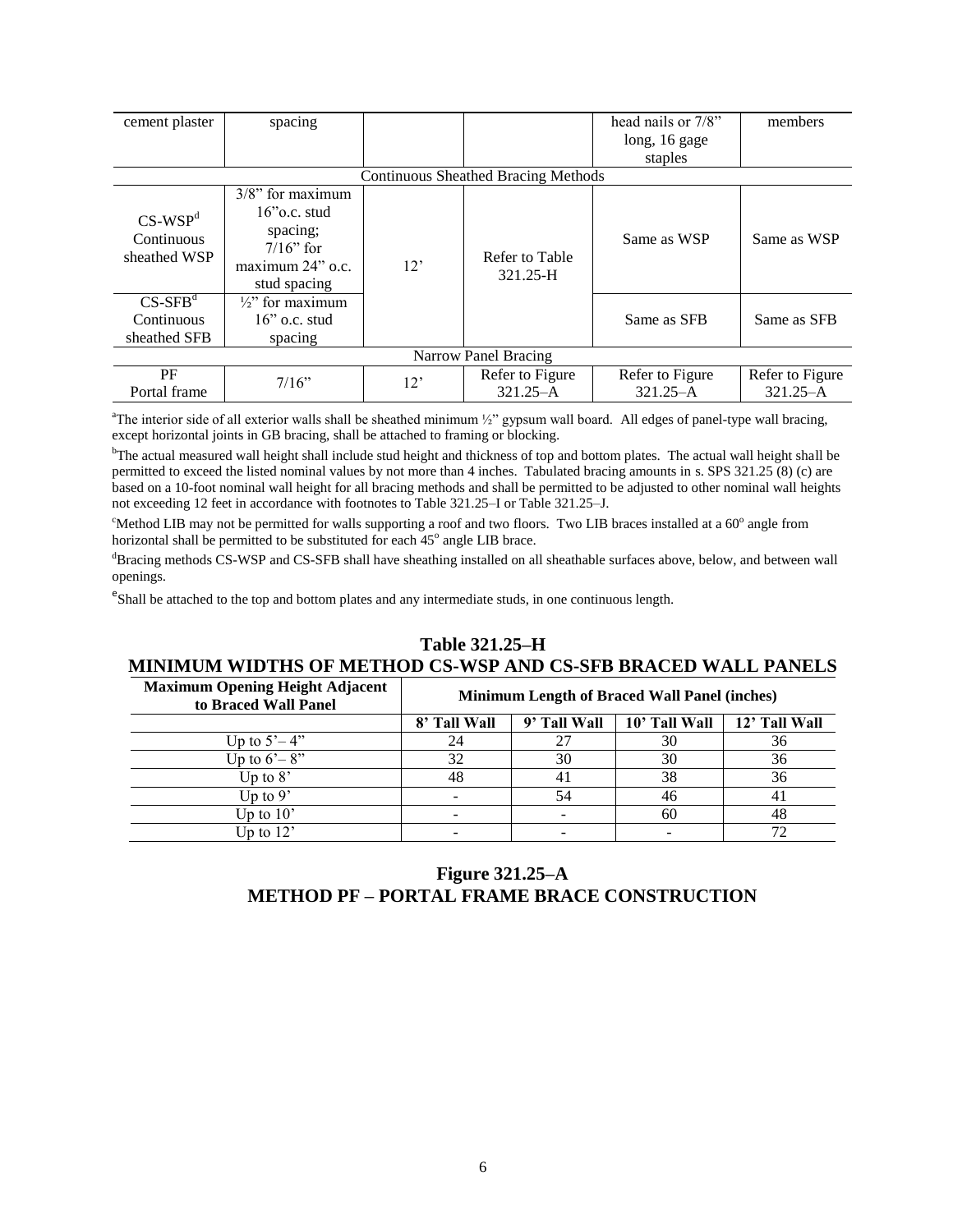

(c) *Bracing amount.* Bracing methods and materials complying with Table 321.25–G shall be applied to exterior walls in accordance with all of the following requirements:

1. For the purpose of determining bracing amounts, the outermost extents of the building plan at each floor level shall be circumscribed with a rectangle to define the overall length of each building side as shown in Figure 321.25–B.

2. In no case may the amount of bracing be less than two braced wall panels on exterior walls parallel to each rectangle side for each floor level of the building.

3. Where used, the number of intermittent brace panels applied to walls parallel to each rectangle side shall comply with Table 321.25–I.

4. Where used, the total length of continuous sheathed brace panels applied to walls parallel to each building side shall comply with Table 321.25–J.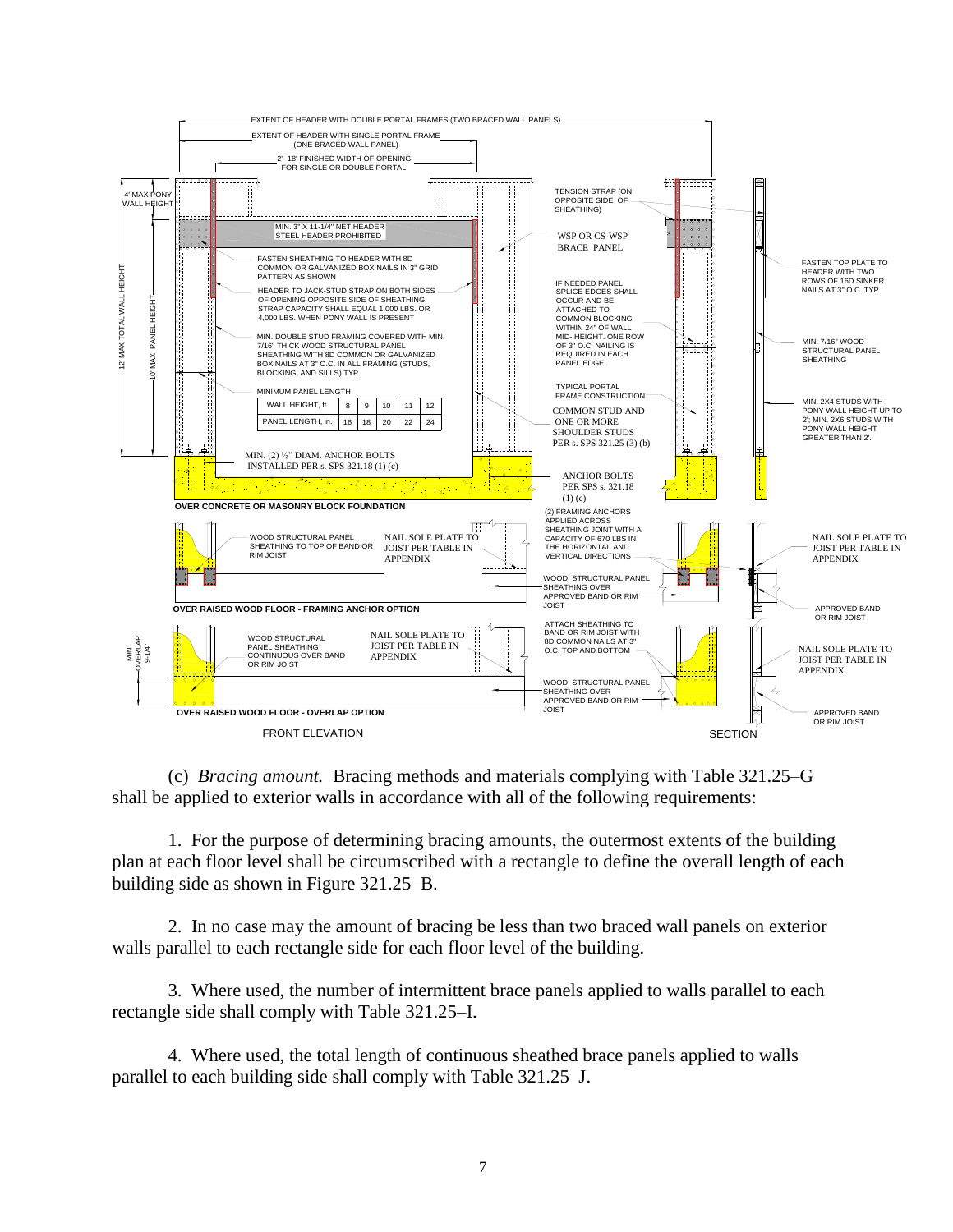5. The location of brace panels applied to walls parallel to each building side shall comply with Figure 321.25–C.

6. The interior side of exterior walls shall be sheathed with minimum  $\frac{1}{2}$  gypsum board interior finish unless otherwise permitted to be excluded by this subsection.

7. Balloon-frame walls shall have a maximum height of two floors unless constructed in accordance with an approved design. Wall framing shall be continuous from the lowest floor to the wall top plate at the roof. All edges of sheathing shall be supported on and fastened to blocking or framing. Braced wall panels may not be required on the balloon-frame wall portion provided the bracing amount and brace spacing requirement are satisfied for the building side. Where brace panels must be located on the balloon-frame wall portion to satisfy bracing requirements for the building side containing the balloon-frame wall portion, brace wall panels shall extend to the full height of the balloon-frame wall.

**Figure 321.25–B DEFINING BUILDING SIDES AND LENGTHS WITH A CIRCUMSCRIBED** 



<sup>a</sup>Each floor plan level shall be circumscribed with one or more rectangles around the entire floor plan at the floor level under consideration as shown. When multiple rectangles are used, each side shall be braced as though it were a separate building and the bracing amount added together along the common wall where adjacent rectangles overlap.

<sup>b</sup>Rectangles shall surround all enclosed plan offsets and projections. Chimneys, partial height projections, and open structures, such as carports and decks, shall be excluded from the rectangle.

<sup>c</sup>Each rectangle shall have a maximum rectangle length-to-width ratio of 3:1.

## **Table 321.25–I REQUIRED NUMBER OF INTERMITTENT BRACED WALL PANELS ON EXTERIOR WALLS PARALLEL TO EACH RECTANGLE SIDE AT EACH FLOOR LEVELa,b,c,d,e,f,g,h**

|                             | <b>Required Number of Brace Panels</b><br>on a Building Side |            |                                     |     |  |
|-----------------------------|--------------------------------------------------------------|------------|-------------------------------------|-----|--|
|                             |                                                              |            | Length of Perpendicular Side (feet) |     |  |
| <b>Wall Supporting:</b>     |                                                              | $\leq$ 25' | $50^{\circ}$                        | 75' |  |
| Roof and ceiling only       |                                                              |            | $\mathfrak{D}$                      |     |  |
| One floor, roof and ceiling |                                                              | ◠          | 4                                   | 6   |  |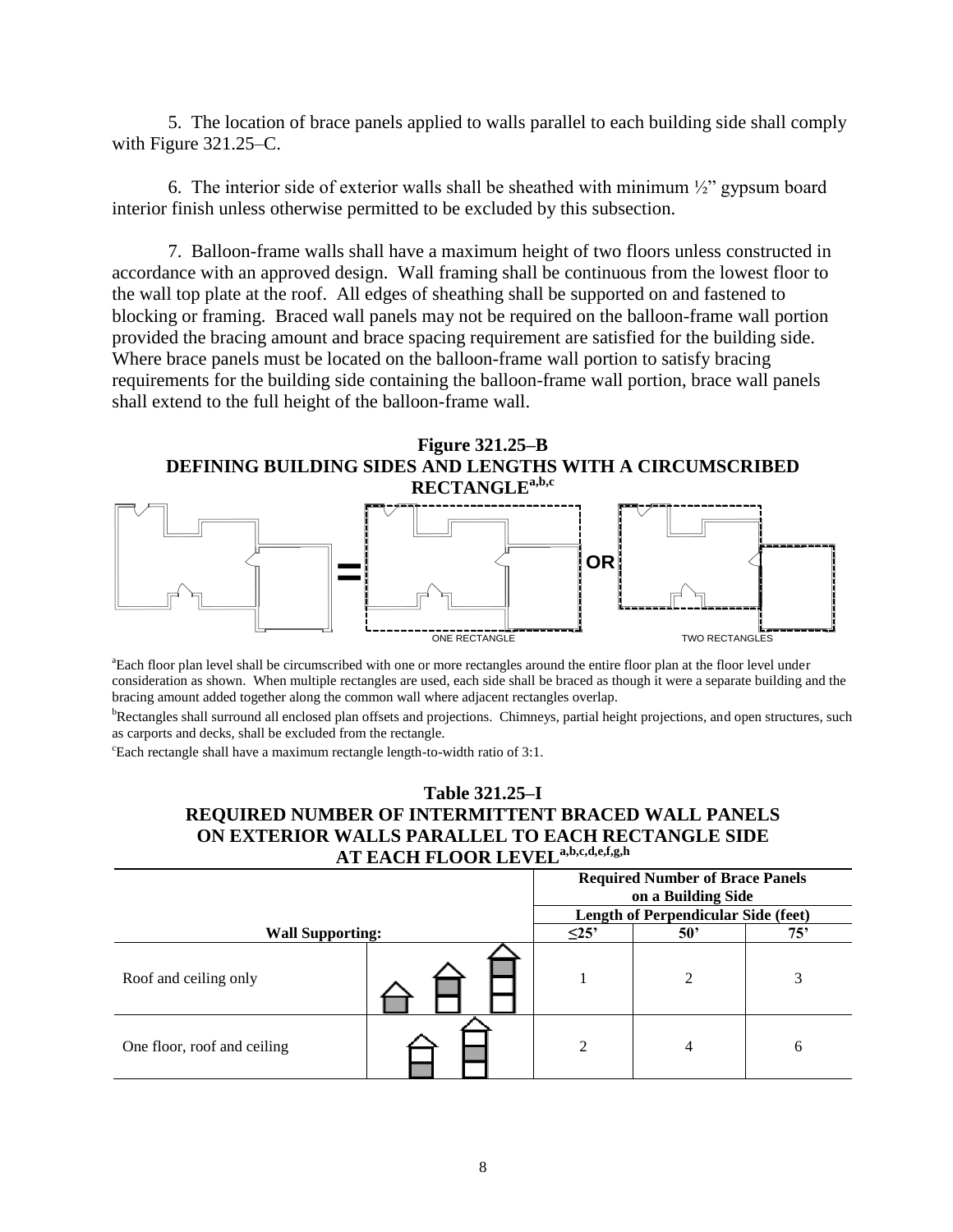| Two floors, roof and ceiling |  |  |  |  |
|------------------------------|--|--|--|--|
|------------------------------|--|--|--|--|

<sup>a</sup>Interpolation shall be permitted. Extrapolation is prohibited.

 $b$ Table applies to wind exposure category B. For wind exposure category C or D, multiply number of braced wall panels required by 1.3 or 1.6, respectively.

Wind exposure category B is comprised of urban and suburban areas, wooded areas, or other terrain with numerous closely spaced obstructions having the size of single-family dwellings or larger. Exposure B shall be assumed unless the site meets the definition of another type exposure.

Wind exposure category C is comprised of flat, open country and grasslands with scattered obstructions, including surface undulations or other irregularities, having heights generally less than 30 feet extending more than 1,500 feet from the building site in any quadrant. This exposure also applies to any building located within Exposure B type terrain where the building is directly adjacent to open areas of Exposure C type terrain in any quadrant for a distance of more than 600 feet.

Wind exposure category D is comprised of flat, unobstructed areas exposed to wind flowing over open water for a distance of at least 1 mile. This exposure applies only to those buildings and other structures exposed to the wind coming from over the water. Exposure D extends inland from the shoreline a distance of 1,500 feet or 10 times the height of the building or structure, whichever is greater.

<sup>c</sup>Tabulated values are based on a nominal wall height of 10 feet. For nominal wall heights other than 10 feet and not more than 12 feet, multiply the required number of brace panels by the following factors: 0.9 for 8 feet, 0.95 for 9 feet, 1.15 for 11 feet, or 1.3 for 12 feet.

<sup>d</sup>Tabulated values are based on a roof eave-to-ridge height of 10 feet. For roof eave-to-ridge heights other than 10 feet, multiply the required number of brace panels by the following factors for each floor level support condition:

Roof only – 0.7 for 5 feet, 1.3 for 15 feet, or 1.6 for 20 feet

Roof + 1 Floor – 0.85 for 5 feet, 1.15 for 15 feet, or 1.3 for 20 feet

 $Root + 2$  Floors  $-0.9$  for 5 feet or 1.1 for 15 feet.

<sup>e</sup>Where minimum ½" gypsum wall board is not included on the interior side of the wall, multiply the number of braced wall panels by 1.7 for LIB bracing or 1.4 for all other bracing methods.

<sup>f</sup>Adjustments in footnotes b-d apply cumulatively. Fractions of panels shall be rounded to the nearest one-half braced wall panel.

 $\epsilon$ The following braced wall panel conditions shall be permitted to be counted as one-half a braced wall panel toward meeting the required number of panels: (1) one 60 degree LIB; (2) one 48" GB or one 96" GB with gypsum wall board on one side; (3) one 36" WSP, SFB, or PCP braced wall panel for wall heights not more than 9 feet; (4) a 48" WSP or SFB braced wall panel where there is no more than one unblocked horizontal joint; or (5) one PF brace panel complying with Figure 321.25–A.

# **Table 321.25–J REQUIRED LENGTH OF CONTINUOUS BRACING ON EXTERIOR WALLS PARALLEL TO EACH RECTANGLE SIDE AT EACH FLOOR LEVELa,b,c,d,e**

| Eave-to-<br>Ridge<br>Height<br>(feet) | <b>Wall Supporting:</b> <sup>e</sup> |  | <b>Required Length (feet) of Bracing</b><br>on Any Side of Rectangle |     |      |      |      |      |      |      |  |
|---------------------------------------|--------------------------------------|--|----------------------------------------------------------------------|-----|------|------|------|------|------|------|--|
|                                       |                                      |  | Length of perpendicular side (feet) $e$                              |     |      |      |      |      |      |      |  |
|                                       |                                      |  | 10                                                                   | 20  | 30   | 40   | 50   | 60   | 70   | 80   |  |
|                                       | Roof and<br>ceiling only             |  | 2.0                                                                  | 3.5 | 5.0  | 6.0  | 7.5  | 9.0  | 10.5 | 12.0 |  |
| 10                                    | One floor, roof<br>and ceiling       |  | 3.5                                                                  | 6.5 | 9.0  | 12.0 | 14.5 | 17.0 | 19.8 | 22.6 |  |
|                                       | Two floors,<br>roof and<br>ceiling   |  | 5.0                                                                  | 9.5 | 13.5 | 17.5 | 21.5 | 25.5 | 29.2 | 33.4 |  |
| 15                                    | Roof and<br>ceiling only             |  | 2.6                                                                  | 4.6 | 6.5  | 7.8  | 9.8  | 11.7 | 13.7 | 15.7 |  |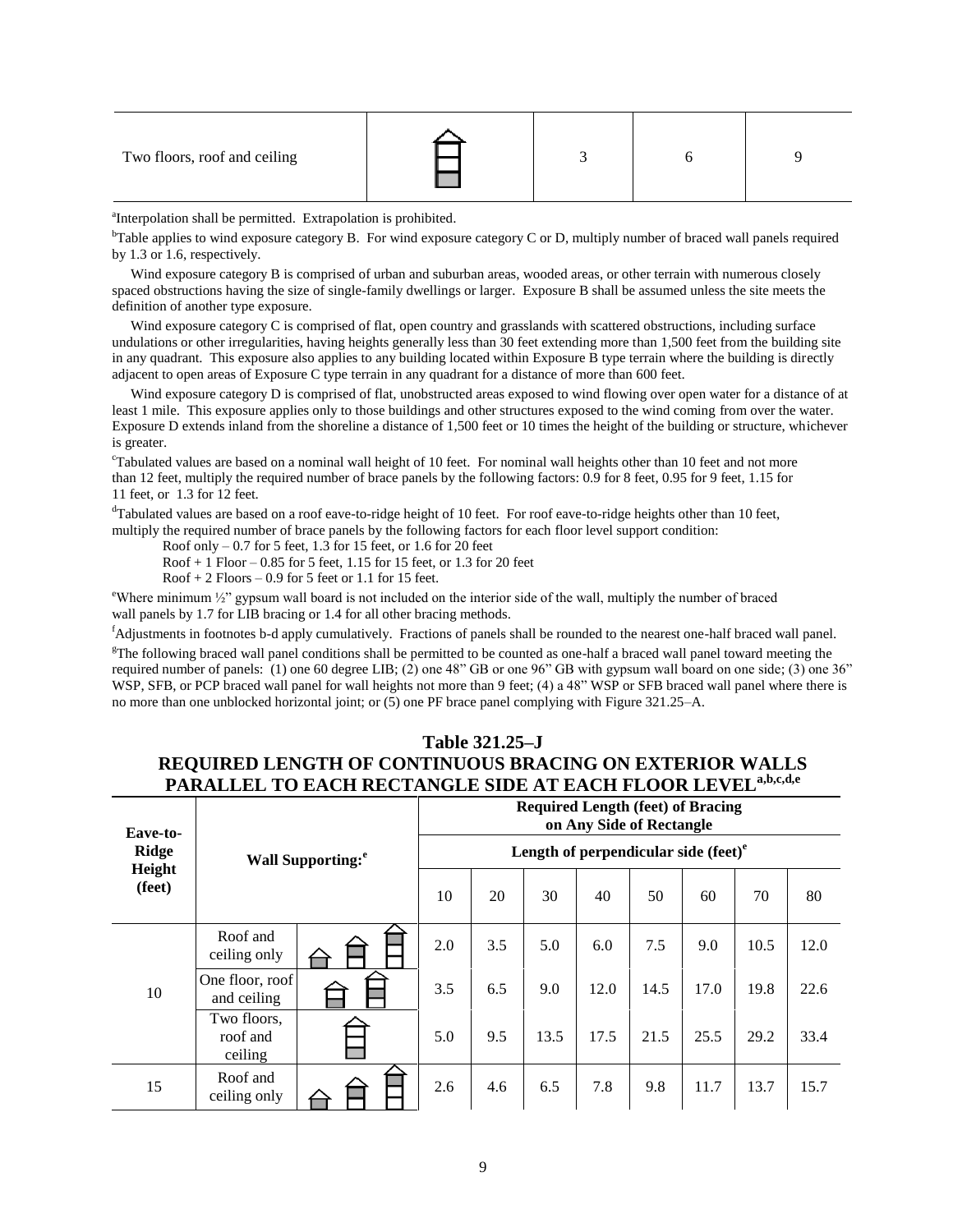|    | One floor, roof<br>and ceiling     | 4.0 | 7.5  | 10.4 | 13.8 | 16.7 | 19.6 | 22.9 | 26.2 |
|----|------------------------------------|-----|------|------|------|------|------|------|------|
|    | Two floors,<br>roof and<br>ceiling | 5.5 | 10.5 | 14.9 | 19.3 | 23.7 | 27.5 | 32.1 | 36.7 |
|    | Roof and<br>ceiling only           | 2.9 | 5.2  | 7.3  | 8.8  | 11.1 | 13.2 | 15.4 | 17.6 |
| 20 | One floor, roof<br>and ceiling     | 4.5 | 8.5  | 11.8 | 15.6 | 18.9 | 22.1 | 25.8 | 29.5 |
|    | Two floors,<br>roof and<br>ceiling | 6.2 | 11.9 | 16.8 | 21.8 | 27.3 | 31.1 | 36.3 | 41.5 |

<sup>a</sup>Interpolation shall be permitted; extrapolation shall be prohibited.

<sup>b</sup>Table applies to wind exposure category B. For wind exposure category C or D, multiply number of braced wall panels required by 1.3 or 1.6, respectively. Wind exposure categories are as defined in Table 321.25–I footnote b.

<sup>c</sup>Tabulated values are based on a nominal wall height of 10 feet. For nominal wall heights other than 10 feet, multiply the required length of bracing by the following factors: 0.90 for 8 feet, 0.95 for 9 feet , 1.05 for 11 feet, or 1.10 for 12 feet. <sup>d</sup>Where minimum  $\frac{1}{2}$  gypsum wall board interior finish is not provided, the required bracing amount for the affected rectangle side shall be multiplied by 1.40.

Perpendicular sides to the front and rear sides are the left and right sides. Perpendicular sides to the left and right sides are the front and rear sides. See Figure 321.25–B.

# **FIGURE 321.25–C LOCATION OF BRACED WALL PANELS ALONG A BUILDING SIDE<sup>a</sup>**



<sup>a</sup> Continuous sheathing shall be applied to all surfaces of the wall, including areas between brace panels and above and below wall openings.

SECTION 6. SPS 320 to 325 Appendix, Minimum Fastener Schedule Table is amended to read:

# **CHAPTERS SPS 320–325 Appendix MINIMUM FASTENER SCHEDULE TABLE**

(Partial Table)

Other interior and exterior panel products and finishes installed per manufacturer requirements. For engineered connectors, use manufacturer's specified fasteners.

**Description of Building Materials/Connection Number and Type of Fastener**<sup>123</sup>